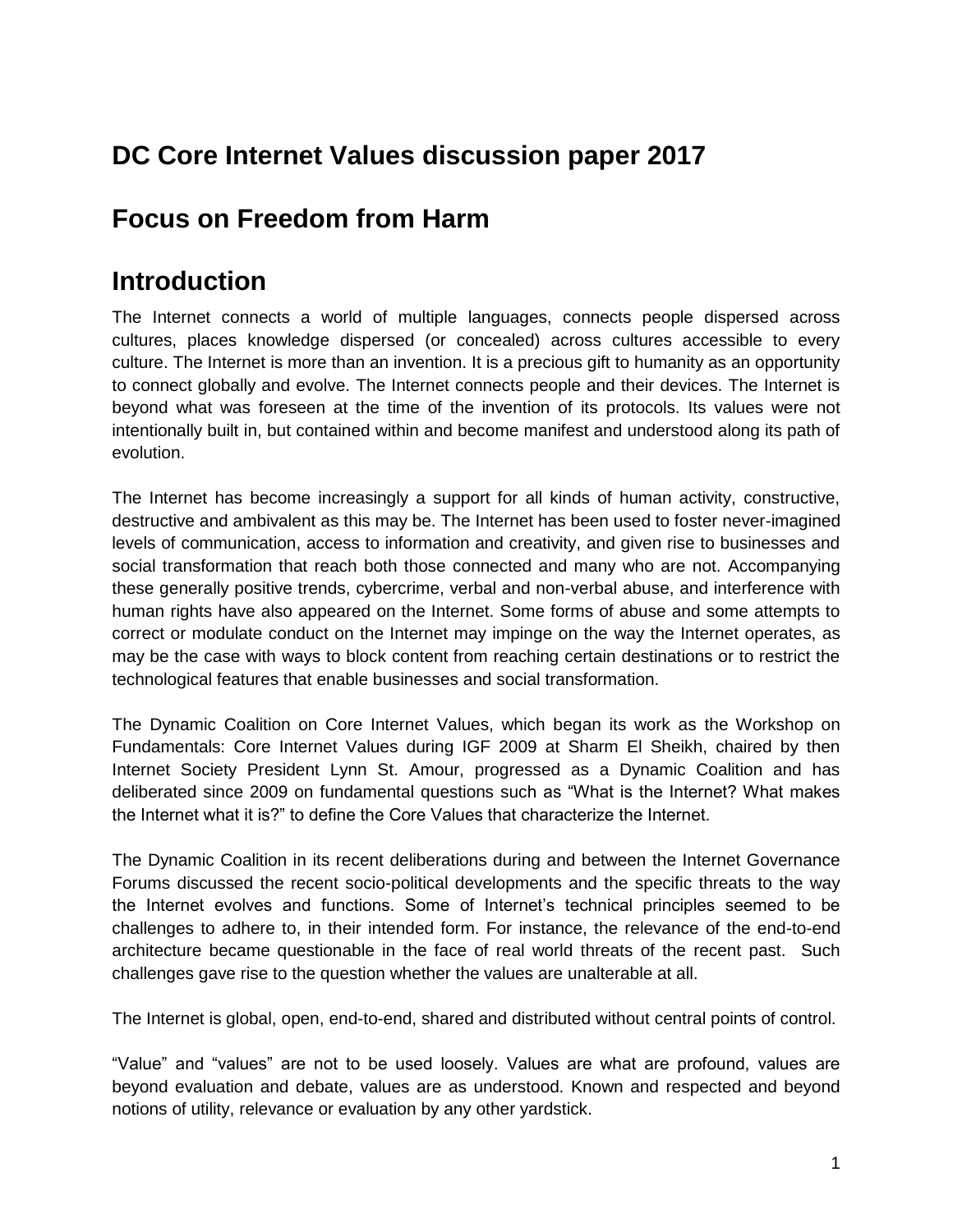The Dynamic Coalition will seek in its 2017 session to better delimit its scope. Experience from the last few years shows that as one moves from the better-defined technical principles like Interoperability to the broader-sense wordings like "Free" the ability to even discuss them is lost in a muddle of culturally-tinted points of view, and overlaps more than necessary with the subject matter of other Dynamic Coalitions.

Whilst Core Values are imprescriptible, challenges emerge and vary from time to time.

One striking feature of the Internet is its ability to evolve with little or no change in its fundamental design principles and the order in which they are prioritized. Further, it has a mechanism, mainly in the IETF, to make the adaptations that become necessary. Further layers like that coordinated within the ICANN ambit, are modelled on the same open processes and have successfully preserved interoperability, openness, etc. and propagated them to the layers above and below the internetworking layer.

# **Core Internet Values**

- Global The Internet is a global medium open to all, regardless of geography or nationality.
- Interoperable Interoperability is the ability of a computer system to run application programs from different vendors, and to interact with other computers across local or wide-area networks regardless of their physical architecture and operating systems. Interoperability is feasible through hardware and software components that conform to open standards such as those used for internet.
- Open As a network of networks, any standards-compliant device, network, service, application, or type of data (video, audio, text, etc.) is allowed on the Internet, and the Internet's core architecture is based on open standards.
- Decentralized The Internet is free of any centralized control.
- End-to-end Application-specific features reside in the communicating end nodes of the network rather than in intermediary nodes, such as gateways, that exist to establish the network.
- User-centric End users maintain full control over the type of information, application, and service they want to share and access.
- Robust and reliable While respecting best-effort scenarios for traffic management, the interconnected nature of the Internet and its dense mesh of networks peering with each other have made it robust and reliable.

# **To evolve or not to evolve**

The Internet evolves around the principles that remain at its core. When there is a new development, for instance, "wireless modems" "smartphones" or "micro-devices" the Internet evolves along its path of evolution, without the compulsions to "remove" any of its values, or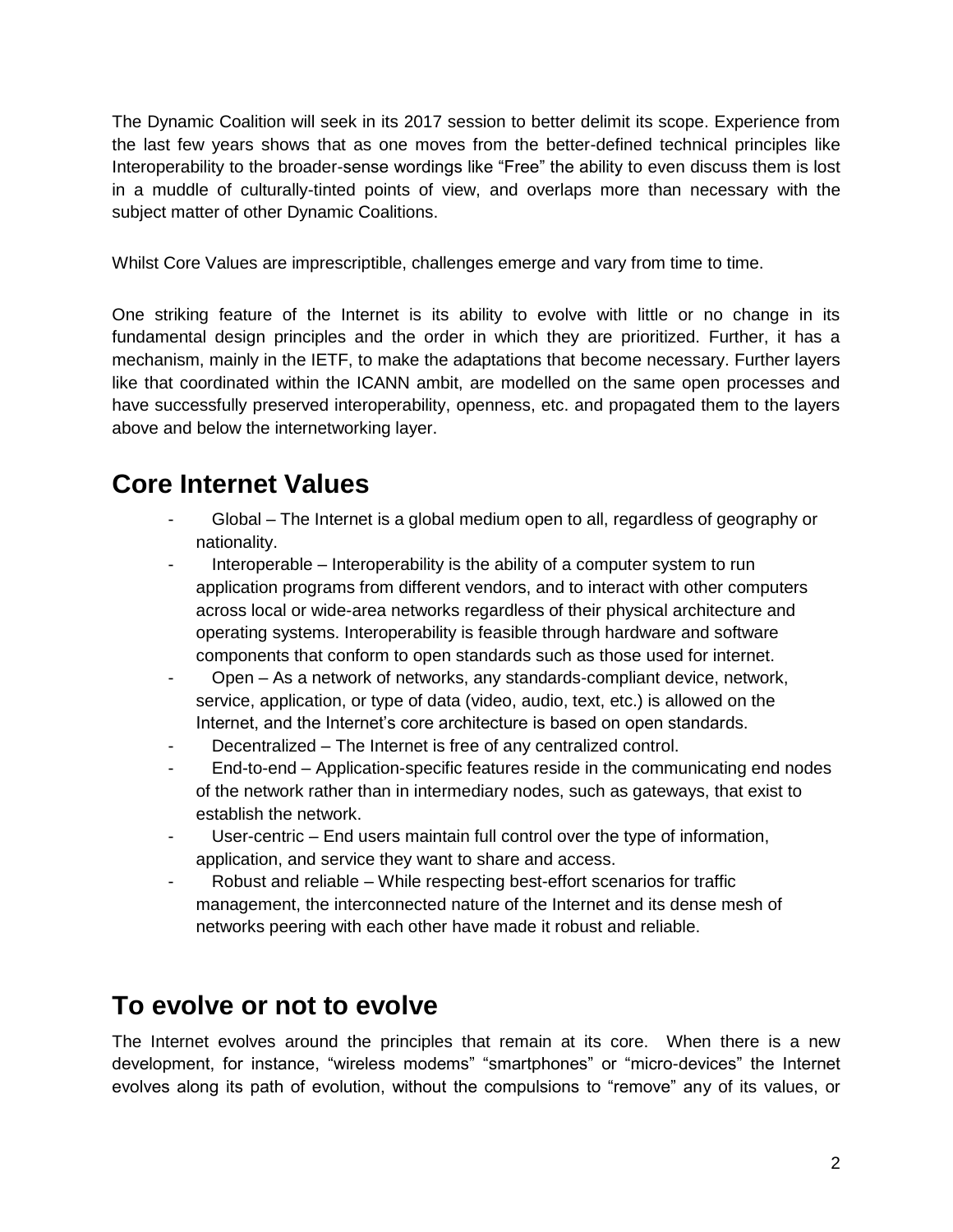without the need to "add" a new value around which the evolution would progress. What is "new" is in the realm of evolution, not in the core of values.

One could say outright that Core Internet Values are unalterable and that the list of values themselves cannot be amended nor expanded. However, this question has been discussed in past years and when "Freedom from Harm" was introduced, it appeared to be accepted as an additional Core Value. In fact, debate during last year's session went further, taking evolution for granted, but attempting to define whether there should be enforcement of this value in particular.

A starting point was that "There should be no overarching system and industry self-certification might be a solution moving forward". That could be true for all Core Values.

In the history of the last four decades, Internet design principles have mapped well to some social values which are widespread but not universally accepted, nor free from interpretation. Societies that are against openness have difficulties with the Internet. Companies that act against interoperability cause problems to the Internet. Regulations that make end-to-end difficult make the Internet's life harder (witness Network Neutrality.)

So any serious modification and some possible additions to this short, compact, proven list may make the Internet be less of what it is and can be. The proposal is therefore that the DC-CIV work within a framework that assumes immutability over decades.

As one of the panellists on the Coalition's session at IGF 2016 mentioned: consider "Freedom from Harm" in the context of the general principle "do no harm". Then this overarching principle is applicable to all Core Internet Values. By extension, Freedom From Harm does not contradict any Current Core Internet Values.

# **Freedom from Harm**

### **What is freedom from harm?**

The Internet needs to become a much safer place and the people that designed it did not foresee misuse of devices.

Malware is a technical challenge and there is difficulty in applying software updates across the network, especially for the Internet of Things ("IoT").

Proposal for a new Core Value for the Internet: Freedom from Harm ("FFH"), which should drive the technical community's work in the coming years.

### **Why is this needed?**

In its core design principles, security was not ignored. The team of people that designed the Internet were using the maximum security available at the time, working with extremely sensitive assets. The security was on the systems, it was evolving fast, and it made little or no sense to implant security into the network itself as it would not scale and would not adapt to innovations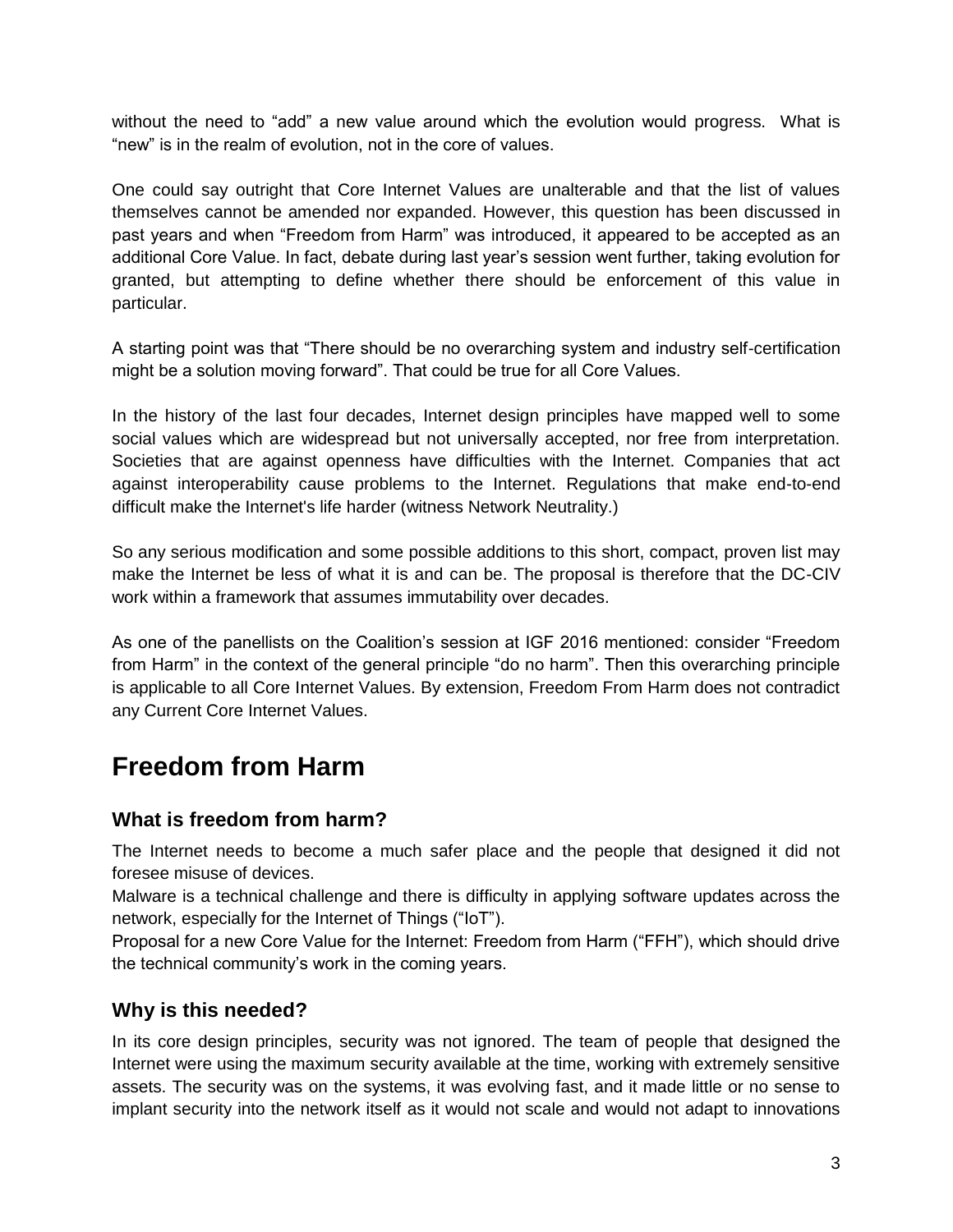without needing to tear down and replace the whole network for each new advance, say, in cryptography. However, today the threats are different, more sophisticated and the range of devices that these threats can affect are more diverse than when the Internet was first invented.

## **How could it be implemented?**

Without altering Core Values.

### **Transparency**

One way to face these risks, and adding to the principle proposed, is to introduce/increase transparency and accountability for all responsible players, such as device manufacturers, regulators in charge of approving the sale of devices, software developers, etc.

### **Standards Development**

Implementation issues could be mandatory for all Standards development. Would the IETF add a section on FFH considerations to RFCs? How would other standards-development organizations (SDOs) treat the principle?

- 1. Technical means to inhibit harm
- 2. Detect harm and act against its source, e.g. legal means, prosecution.

3. Moral persuasion: put pressure on programmers and others responsible for products which can be harmful

Overall, the accountability of technical standards-makers must be clearer.

### **A Multi-Stakeholder way**

Is there an "Internet way" to approach this problem? A multistakeholder, Internet-proper mechanism such as the IETF or ICANN in their respective fields?

### **Coordination**

Work already being done against attacks (prevention, mitigation, isolation, response, etc.) should be considered. Coordination of such work in an open manner could bring synergies together for a safer Internet whilst avoiding the risk of creating "walled gardens".

### **Certification / Good Practice**

This is found to be a challenge in a network of networks that spans the whole globe.

On the one hand, one could foresee solutions in from other fields: for example, the certification of electrical devices in the US through Underwriters Laboratories (UL) thus a "cyber-UL" could be developed to certify the safety of Internet devices and systems and could operate with partial automation, based on voluntary submissions. On the other hand, safety standards are mostly predicated within a context of national laws. A principle like "thou shall not develop bad code" isn't working well. Bad systems are being used because they are novel, useful and exciting, with pressure on time-to-market causing some to cut edges. Thus, on a borderless Internet, no safety standards can be enforced.